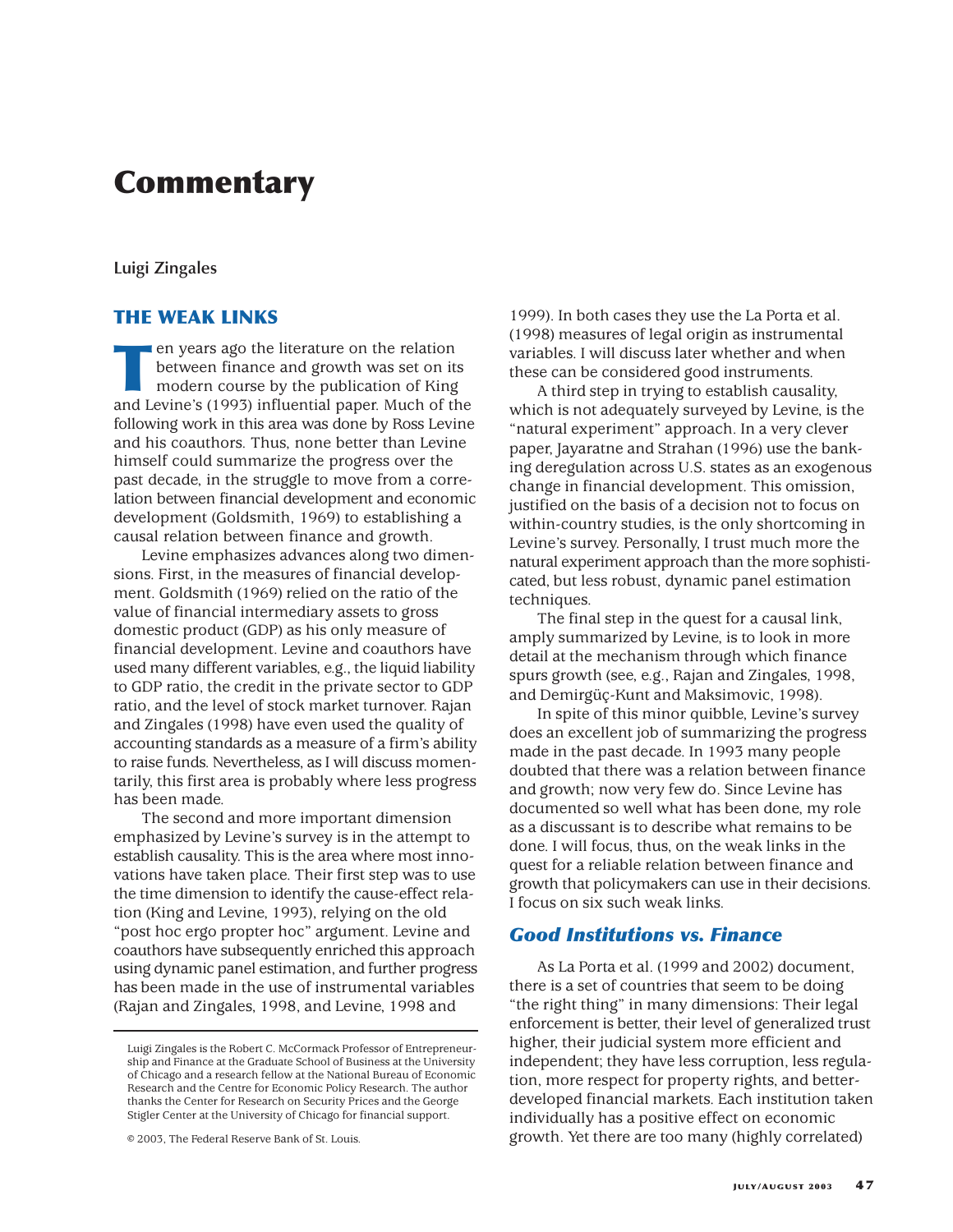variables and too few countries to be able to reliably identify the effect that one institution has compared with another.

To make the problem worse, all these variables are measured with errors. Thus, a multiple regression may fail to identify which of these variables really matter.

Finally, these characteristics seem to be very persistent. In fact, all are highly correlated with the country from which their legal system originated. Thus, neither dynamic panel estimation techniques nor instrumental variables (when the instrument is correlated with the omitted factor) can help us separate the effect of financial development from the effect of other good institutions.

One could argue that the natural experiment approach followed by Jayaratne and Strahan (1996) or the more micro approach followed by Rajan and Zingales (1998) and Demirgüç-Kunt and Maksimovic (1998) can address this issue. In part, this is true. If I had to convince a policymaker of the importance of this relation, I would start from this evidence.

Nevertheless, not even this evidence is bullet proof. In the natural experiment approach, there is always a possibility that unobserved factors caused both the deregulation and the higher growth of some states. For example, Kroszner and Strahan (1999) show that one of the factors driving deregulation was the diffusion of automated teller machines (ATMs). This diffusion was not homogenous. ATMs arrived sooner in California than in Arkansas. This is not uncorrelated with California being better than Arkansas at capturing the growth opportunities provided by new technologies.

An omitted variable is even more of a problem in Demirgüç-Kunt and Maksimovic's (1998) approach. After computing a firm-based measure of financial constraints, they collapse it into a country-level indicator. In so doing, they fall back into a traditional country-level regression, which prevents them from controlling for country-specific factors, as Jayaratne and Strahan (1996) and Rajan and Zingales (1998) do.

By exploiting the channel through which finance should have an effect, Rajan and Zingales (1998) make it more difficult for spurious correlation to drive their results. For such correlation to exist, both their measure of external financial dependence and their instrumented measure of financial development would need to be spuriously correlated in the "right" direction. Potentially, the most serious source of trouble could be that external financial dependence acts as proxy for growth opportunities in

the more technologically advanced sectors, which have better opportunities for growth in economically developed countries (which tend to be also more financially developed). Rajan and Zingales (1998), however, consider this possibility and add to their specification an interaction between their measure of external dependence and the per capita GDP, as a proxy for the state's economic development. While this addition reduces the size of the coefficient of financial development, the coefficient remains both economically and statistically significant. Nevertheless, the possibility remains that financial development (instrumented by the legal origin variables) is a better proxy for technological sophistication than per capita GDP.

In sum, while enormous progress has been made in the last decade toward establishing a causal link between finance and growth, we still do not have the smoking gun.

### *Measures of Financial Development*

For the relation between finance and growth to be used as a policy tool, we need to improve our measure of financial development. Thus far, the literature has mostly relied on the measures that were easily available, with few links to what theory suggests the measure should be.

More problematically, some of these measures can be misleading from a policy point of view. Consider, for instance, the proxy of financial market development employed by Levine and Zervos (1998): volume of stock traded relative to their market capitalization. There is no question that—as the authors say—improvement in liquidity should be beneficial to the economy and that liquidity is positively correlated with trading volume. Nevertheless, more stock trading is not necessarily beneficial. More volume can increase stock volatility, as shown in a clever paper by French and Roll (1986). And nobody would dare argue that the diffusion of day trading has been beneficial to the economy. Nevertheless, an unsophisticated policymaker, who took the Levine and Zervos (1998) evidence seriously, would conclude that donating a computer and an E\*Trade® account to every household in Africa would benefit the economic growth of that continent!

Thus, one dimension in which this literature must progress is in its measure of financial development. From this point of view, it would be useful to go back to fundamentals. From a theoretical point of view, the right measure would capture the ease with which any entrepreneur or company with a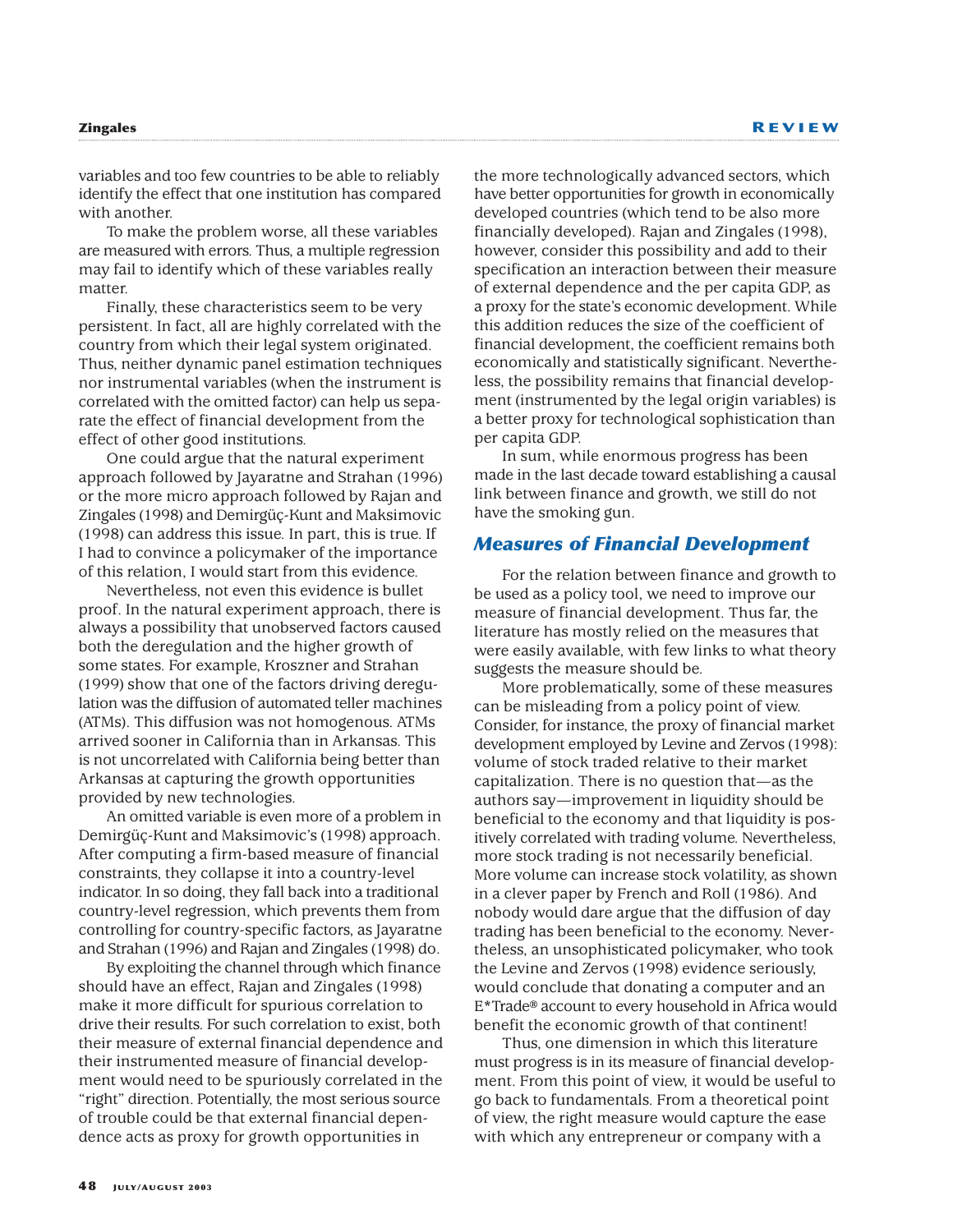sound project could obtain finance and the price at which this finance could be obtained. A developed financial system should provide broader access to finance at a lower cost.

All measures currently used are only vaguely related to this notion. For example, most papers use the credit to GDP ratio, but Jayaratne and Strahan (1996) show that after banking deregulation, when the efficiency of the financial system most likely went up, the level of bank debt to GDP did not go up. It was only the percentage of bad loans that went down.

Rajan and Zingales (1998) attempt to devise a measure of financial development that is more linked to theory. They use the quality of the accounting standards, which is more likely to be correlated with the ease of raising external funds than with any of the previous measures.

More recently, Guiso, Sapienza, and Zingales (2002) (GSZ) tried to develop a more theory-based measure of financial development. Since the right theoretical measure should capture the ease with which entrepreneurs with sound projects can obtain finance, they compute the local variation in households' access to credit. By using a rich data set of Italian households, which includes their answer to the question "Have you been denied credit or been discouraged from applying for credit in the past year?" they can identify where, ceteris paribus, households have easier access to credit. To distinguish between overlending and efficient provision of funds, they control for the percentage of bad loans in the area. Not only is this a measure related to the theoretical notion of financial development, it is also a variable that policymakers can target in hopes of obtaining the desired final effect.

One potential problem with this approach is that the measure of financial development may capture local variation that is correlated with access to credit. To guard against this potential problem, GSZ instrument their measure of financial development by using some historical constraints present in the Italian banking system. This specificity, however, limits the applicability of this method to other environments. Hence, more work is needed on this dimension.

# *Mechanisms Through Which Finance Works*

Much of the literature has focused on proving that the observed correlation between finance and

growth is causal. Less attention has been focused on understanding the channels through which finance works. Establishing the main channel is important not only for instilling confidence in the theory of a causal link, but also from a policy point of view. Only by understanding the channel through which this relation works can we help policymakers design effective policies to promote growth.

Identifying the most important channels will also help us settle the question of which aspects of the financial system are more important. Most studies agree that having a more developed banking sector is better than having an underdeveloped one. But there is still a lot of uncertainty about whether a developed equity market provides an additional benefit, even more so if the development of the equity market occurs at the expense of the development of the banking system.

One approach in establishing the main channels is to derive some cross-sectional implications about which firms or industries would benefit the most from financial development. This is the approach followed by Rajan and Zingales (1998).

Another approach is to trace the effects of financial development from the micro evidence to the macro. For example, Rajan and Zingales (1998) show that financial development provides greater benefit to the growth in the number of establishments than to the growth in the average size of the establishment. This would suggest that one of the channels through which finance affects growth is by promoting entrepreneurship. Not only do GSZ find such evidence in their Italian micro data set, but they also show how this effect translates into a higher growth of firms in more financially developed areas and ultimately in higher GDP growth. More evidence of this kind is needed.

# *Does Domestic Financial Development Matter?*

All the evidence on the impact of finance on growth has measured the development of finance at the country level and ignored the possibility that financial institutions and markets from a neighboring country could substitute for deficiencies in the domestic financial system. In the past, this was not such a strong assumption. International capital movements were extremely limited. In recent years, however, private capital flows have grown dramatically. International listings also grew dramatically over the 1990s. Now, more Israeli companies are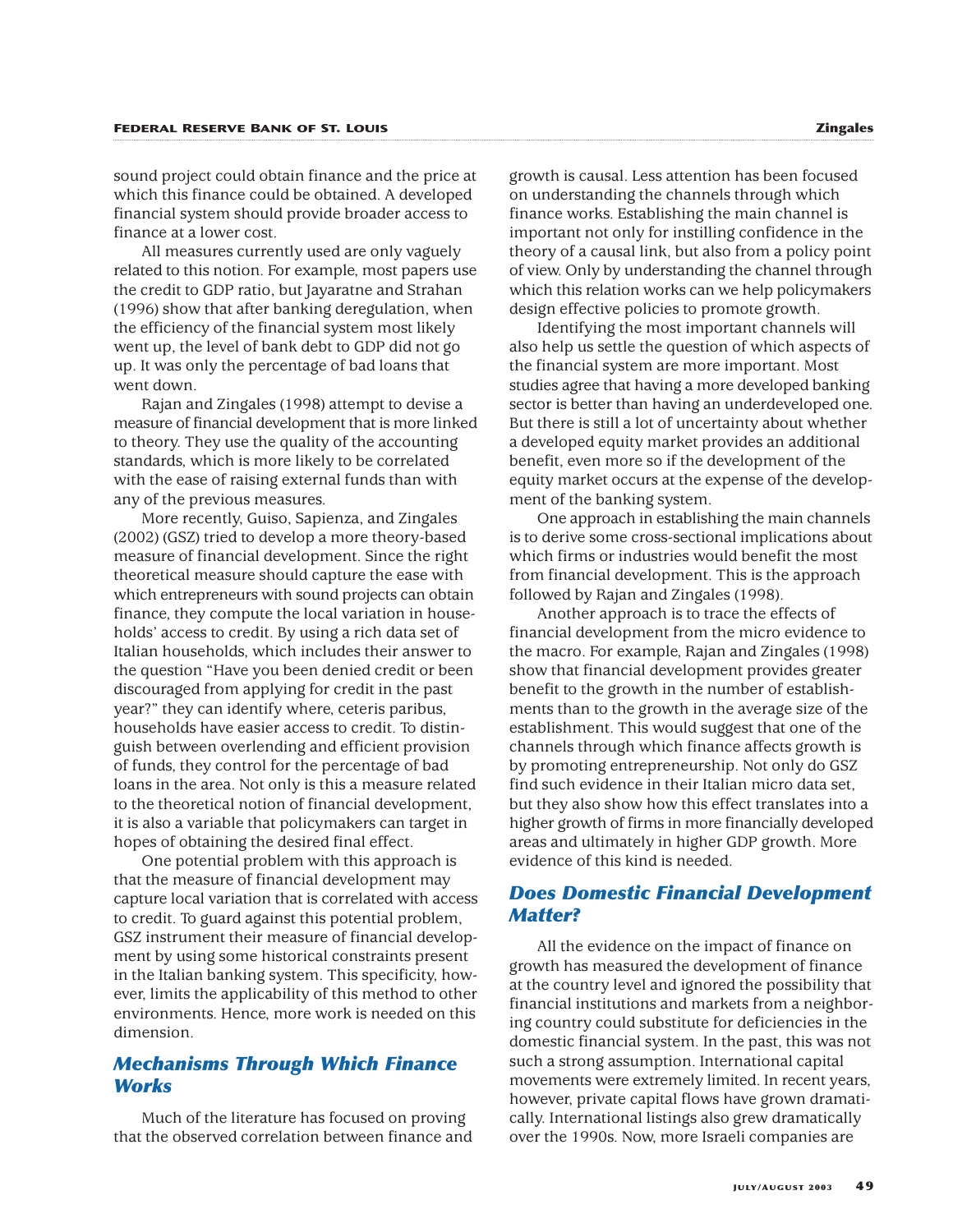listed in Nasdaq than in Tel Aviv. It is legitimate to ask, then, whether Israel needs a local capital market. This question is extremely important from a policy point of view. Do emerging markets need to develop their domestic financial institutions and markets or, in the current scenario with high capital mobility, can they piggyback on the financial systems of developed countries?

Unfortunately, this is a difficult question to answer empirically. The integration of national financial markets is so recent that we lack a sufficiently long time series to estimate its impact in the data. At the same time, the pace of integration is so fast that, if we were to establish that national financial development mattered for national growth during the past decade, we could not confidently extrapolate this result to the current decade.

To try to assess the relevance for growth of national financial institutions and markets in an increasingly integrated capital market, GSZ follow a different approach. Rather than study the effect of financial development across countries, they study the effect of local financial development within a single country—one that has been unified for the past 140 years—Italy. The level of integration achieved in Italy probably represents an upper bound for the level of integration that international financial markets can reach. The authors find that local financial development matters for growth within Italy. Hence, one can safely conclude that national financial development will continue to matter for national growth in the foreseeable future.

It still remains to be established, however, to what extent foreign institutions can substitute domestic ones. Consistent with Petersen and Rajan (2002), GSZ's evidence suggests that small firms encounter barriers to distance lending. They do not find these barriers for large firms. Thus, domestic financial development might be an issue for small firms only.

# *Other Effects of Financial Development*

Thus far, the literature has focused on the effects of finance on GDP growth, with occasional reference to investment and total factor productivity growth. Not only is this single-minded focus unwarranted because there are several aspects we care about besides economic growth—but it is also harmful. These are conditions of the economic system that might impact the long-run ability to grow, such as competition, firm size, and industry concentration, but also aspects we care about directly, such as

social mobility and income distribution. There are sound theoretical reasons why financial development might impact these variables. Greater access to funds, for instance, facilitates new entry of firms, which breeds competition. At the same time, it makes it easier for poor individuals to exploit their talents, promoting social mobility but also, possibly, worsening the income distribution. Thus, there is no justification for ignoring these aspects.

To be fair, there is already evidence on some of these effects. Haber (1991) presents an interesting case study of the effects of financial development in promoting competition. Similarly, GSZ show that, in more financially developed areas, firms' mark-ups are lower, indicating more intense competition. Finally, Cetorelli (2001) shows that a more concentrated financial sector is associated with larger firms.

Not only are these effects interesting, per se, they might also shed light on the political support (or lack thereof) for financial development. If finance breeds competition, then incumbent firms might not be so thrilled to see finance develop. I will return to this issue momentarily.

In this search for the additional effects of financial development, it is important to acknowledge the possible negative effects. While the overwhelming evidence at this point suggests a positive overall effect of finance, it is well possible that financial development also has negative consequences. For example, are financially developed systems more prone to financial crisis or bubbles? The possibility exists. Kaminsky and Reinhart (1999), for instance, show that in 18 of 26 banking crises in the past two decades, the financial sector was liberalized in the preceding 5 years. More research is needed on this issue as well.

#### *What Causes Financial Development?*

Thus far, all the literature points to financial development as being beneficial. So then, if finance is indeed so good, why don't we see more of it? What does cause financial development (or lack thereof)? This question is important from the perspective of both theory and policy. From a theoretical point of view, as stated earlier, only by understanding the real causes of financial development can we devise the appropriate instruments to identify the causal relation between finance and growth.

From a policy perspective, this is probably the most important question. It is of little use to know that a relation between finance and growth exists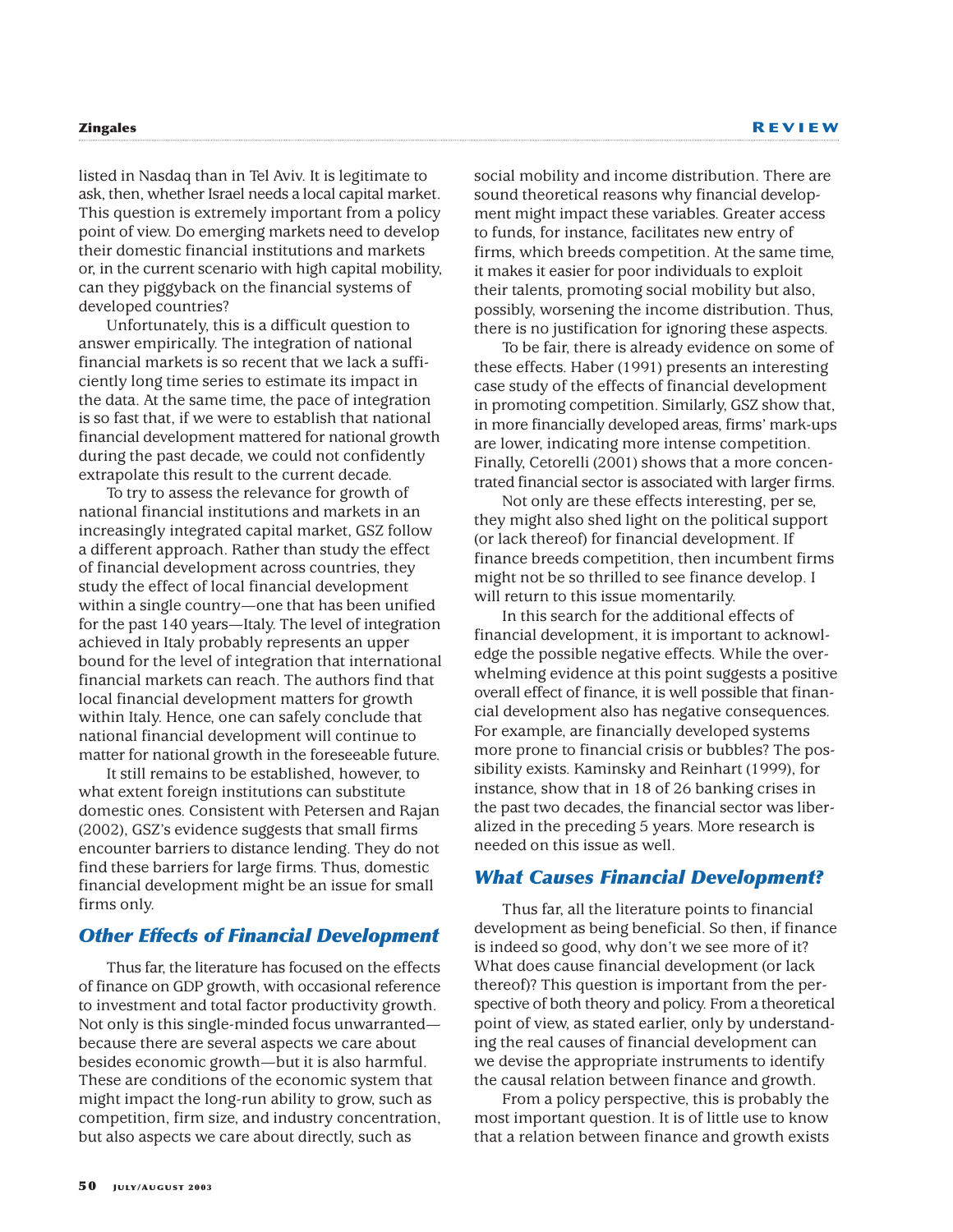if policymakers do not know how to promote financial development. What do we know on this count?

La Porta et al. (1997) show a strong correlation between financial development (and, in particular, financial markets development) and the presence of a legal and regulatory infrastructure. Their conjecture is that, for external finance to develop, investors need to be protected by laws and regulations. This conjecture is supported by further work. Dyck and Zingales (2002), for instance, show that private benefits of control are lower in countries with better laws and regulations, suggesting that outside investors are indeed better protected there. They also show that markets with a lower level of private benefits are more developed.

This evidence, however, compels the question of why these better laws and regulations are not introduced in all countries. La Porta et al. (1998) claim that there is something specific to commonlaw tradition that makes a common-law country more protective of property rights and in particular more attentive to investors' property rights. In La Porta et al. (1998) they identify a number of statutes that protect investors, and they show that these statutes are more often present in commonlaw countries than in civil-law countries.

The source of the difference, however, cannot be so simplistic. If there is political will, civil-law countries can easily copy common-law statutes. Hence, either those statutes are not the source of the difference or the problem resides in the lack of political will. In several papers, Andrei Shleifer and coauthors have explored alternative reasons why common-law countries protect investors more. They have focused on the three aspects that differentiate them: the general stance of government, i.e., their degree of interventionism; the structure of the legal system, in particular the politicization of judges; and the strength of common-law principles, such as "smell tests." Of these three, only the last is intrinsically linked to the essence of the common-law tradition, making it hard to export in civil-law counties. The other two compel the same question: If there is political will, why don't civil-law countries imitate the more successful institutions of commonlaw countries?

As suggested, a possible answer is that these countries lack political will. In fact, Rajan and Zingales (2001, 2003) point out that reforms to promote financial development can be opposed by the dominant elite, who benefit from oligopolistic and nontransparent markets. Since these elites are

wealthy and well connected, they could easily shape political action even in well-established democracies. But their power is reduced when a country is open to foreign goods and capital. Consistent with this interpretation, they find evidence that financial markets develop the most in countries and in periods of free capital and goods mobility.

An additional explanation is that better laws and regulations simply reflect a more fundamental trait of some countries or communities, where people vote, obey the law, and cooperate with each other and whose leaders are honest and committed to the public good (Putnam, 1993 and 1995). As Guiso, Sapienza, and Zingales (2000) show, these characteristics, often labeled "social capital," are highly correlated with the use and the availability of financial instruments at the local level and with financial development across countries. Unfortunately, we still know very little about what causes social capital to use these findings as an effective policy tool.

In sum, the debate on the causes of financial development is still in its infancy and a lot more remains to be learned.

# **CONCLUSION**

In his survey, Levine emphasizes how much we have learned in the past decade about the relation between finance and growth. Here, I have stressed how much we still need to know before this relation can be confidently used for policy purposes. In this area, the next decade promises to be as exciting as the past one.

# **REFERENCES**

- Cetorelli, Nicola. "Does Bank Concentration Lead to Concentration in Industrial Sectors?" Working Paper No. 2001-01, Federal Reserve Bank of Chicago, March 2001.
- Demirgüç-Kunt, Asli and Maksimovic, Vojislav. "Law, Finance, and Firm Growth." *Journal of Finance*, December 1998, *53*(6), pp. 2107-37.
- Dyck, Alexander and Zingales, Luigi. "Private Benefits of Control: An International Comparison." NBER Working Paper w8711, National Bureau of Economic Research, January 2002 ( *Journal of Finance*, forthcoming).
- French, Kenneth R. and Roll, Richard. "Stock Return Variance: The Arrival of Information and the Reaction of Traders." *Journal of Financial Economics*, September 1986, 17(1), pp. 5-26. < http://www.elsevier.com/homepage/ sae/econbase/finec/>.